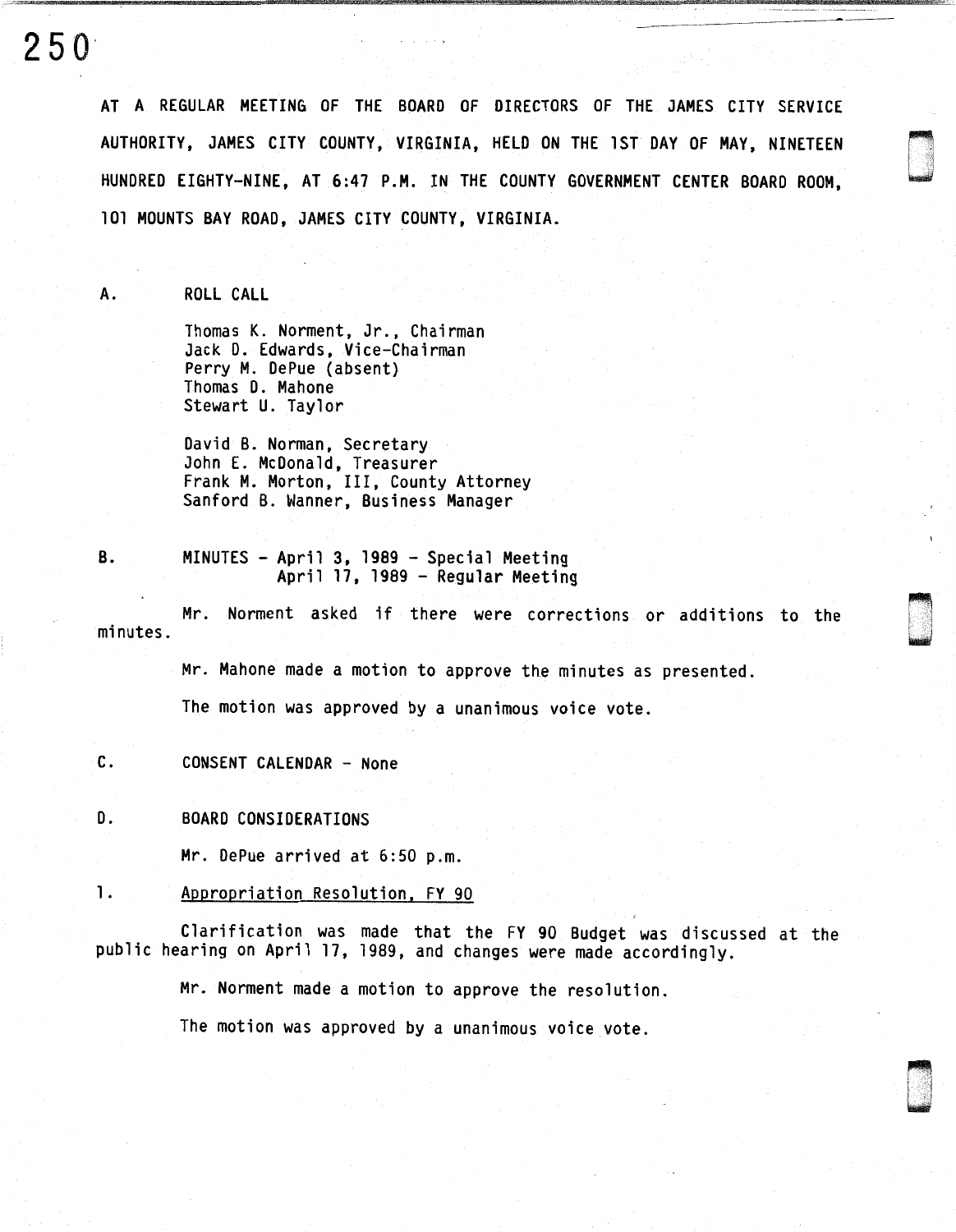# R E S 0 L U T I 0 N

-2-

#### RESOLUTION OF APPROPRIATION

# JAMES CITY SERVICE AUTHORITY

WHEREAS, the Secretary has prepared a proposed budget for the fiscal year beginning July 1, 1989, and ending June 30, 1990; and

WHEREAS, the Board of Directors has considered said budget and does now propose to adopt the budget.

NOW, THEREFORE, BE IT RESOLVED by the Board of Directors of the James

City Service Authority, James City County, Virginia, that the fol lowing amounts are hereby adopted and appropriated for operations and activities in the amounts as shown below:

1. The following amounts are hereby appropriated in the General Fund for water activities:

General Fund - Water Revenues:

Service Charges

#### \$] .908.672

General Fund - Water Expenditures:

| James City Service Authority<br>Administration, Operations and |             |
|----------------------------------------------------------------|-------------|
| Maintenance                                                    | \$1,368,196 |
| Capital Projects<br>in a grand of the state of the             | 516,976     |
| Debt Service                                                   | 23,500      |
|                                                                |             |

\$1.908,672

2. The following amounts are hereby appropriated in the General : Fund for sewer activities:

General Fund - Sewer Revenues:

Service Charges

\$2,243.240

24,500 459,458

General Fund - Sewer Expenditures:

James City Service Authority Administration, Operations and Maintenance Debt Service To Capital Projects \$1,759,282 \$2.243.240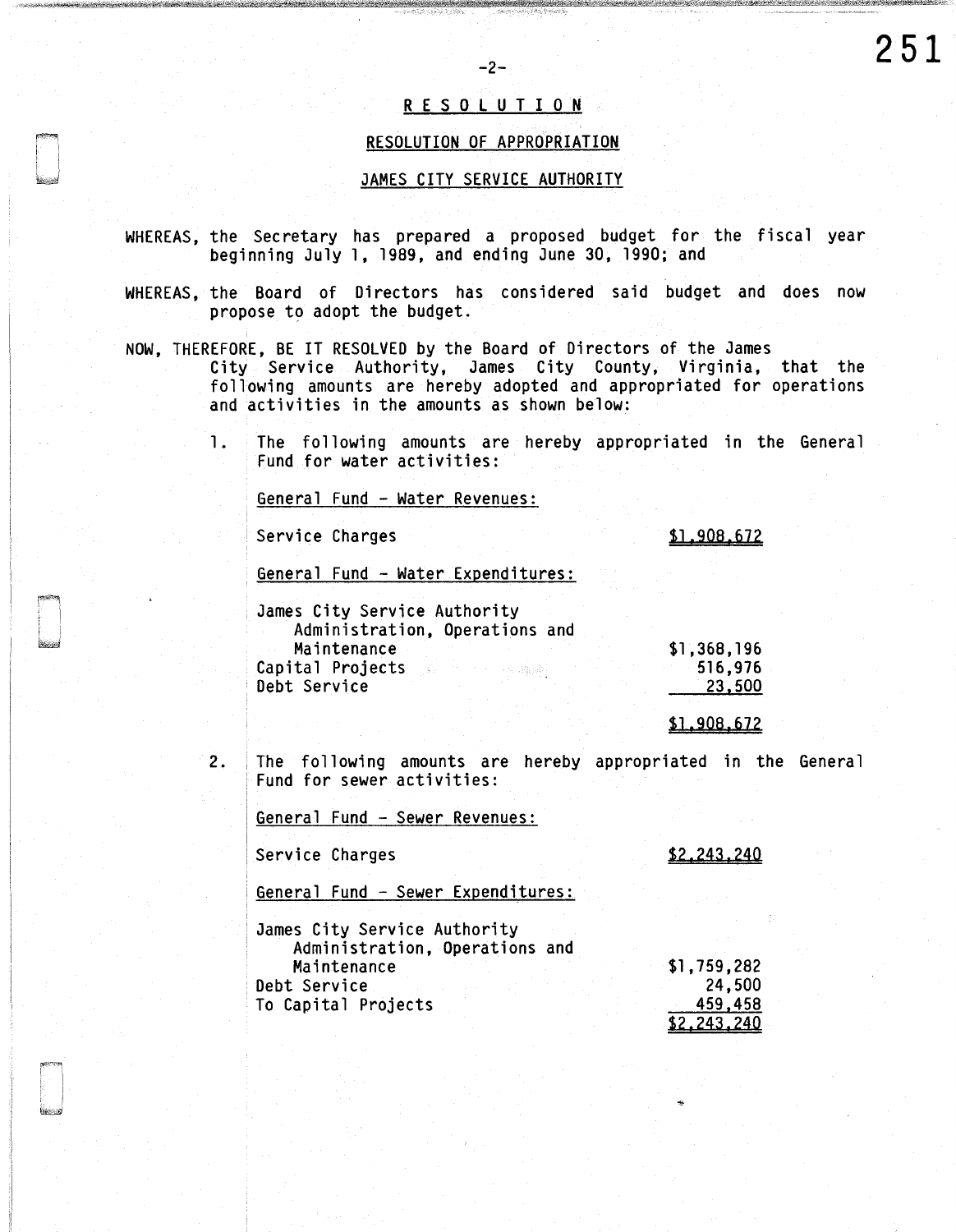3. That the following amounts are hereby appropriated for the funds as indicated below:

# OPERATIONS/ADMINISTRATIVE

| Revenues:<br>Allocated to James City Service<br>Authority Funds<br>Capital Improvement Projects                                                                                                                          | \$1,976,202<br>50,000                                                                 |
|--------------------------------------------------------------------------------------------------------------------------------------------------------------------------------------------------------------------------|---------------------------------------------------------------------------------------|
|                                                                                                                                                                                                                          | \$2,026,202                                                                           |
| Expenditures:<br>Personnel Expenses<br>Operating Expenses<br>Capital Outlay                                                                                                                                              | \$1,404,887<br>545,374<br>75,941<br>\$2,026,202                                       |
| UTILITY DEVELOPMENT CAPITAL PROJECTS                                                                                                                                                                                     |                                                                                       |
| Revenues:<br>Water Fund<br>Sewer Fund<br>Facility Charge<br>Lakewood Contribution                                                                                                                                        | 516,976<br>\$<br>459,458<br>1,980,000<br>25,066                                       |
|                                                                                                                                                                                                                          | \$2,981,500                                                                           |
| Expenditures:<br>Ware Creek Reservoir<br>Wells and Pressure Tanks<br>Water Distribution Upgrade<br>Facilities - Warehouse<br>Small System Acquisition<br>Water Transmission<br>Sewer Improvements<br>Capital Contingency | \$1,105,000<br>720,000<br>135,000<br>271,500<br>50,000<br>85,000<br>565,000<br>50,000 |
| ----                                                                                                                                                                                                                     |                                                                                       |

TOTAL

# <u>\$2,981,500</u>

D

<sup>I</sup>~ 'I w

# 2. Utility Policy Changes - Sewer Rates FY 90

Mr. Norment made a motion to approve the utility policy changes for sewer rates FY 90.

The motion was approved by a unanimous voice vote.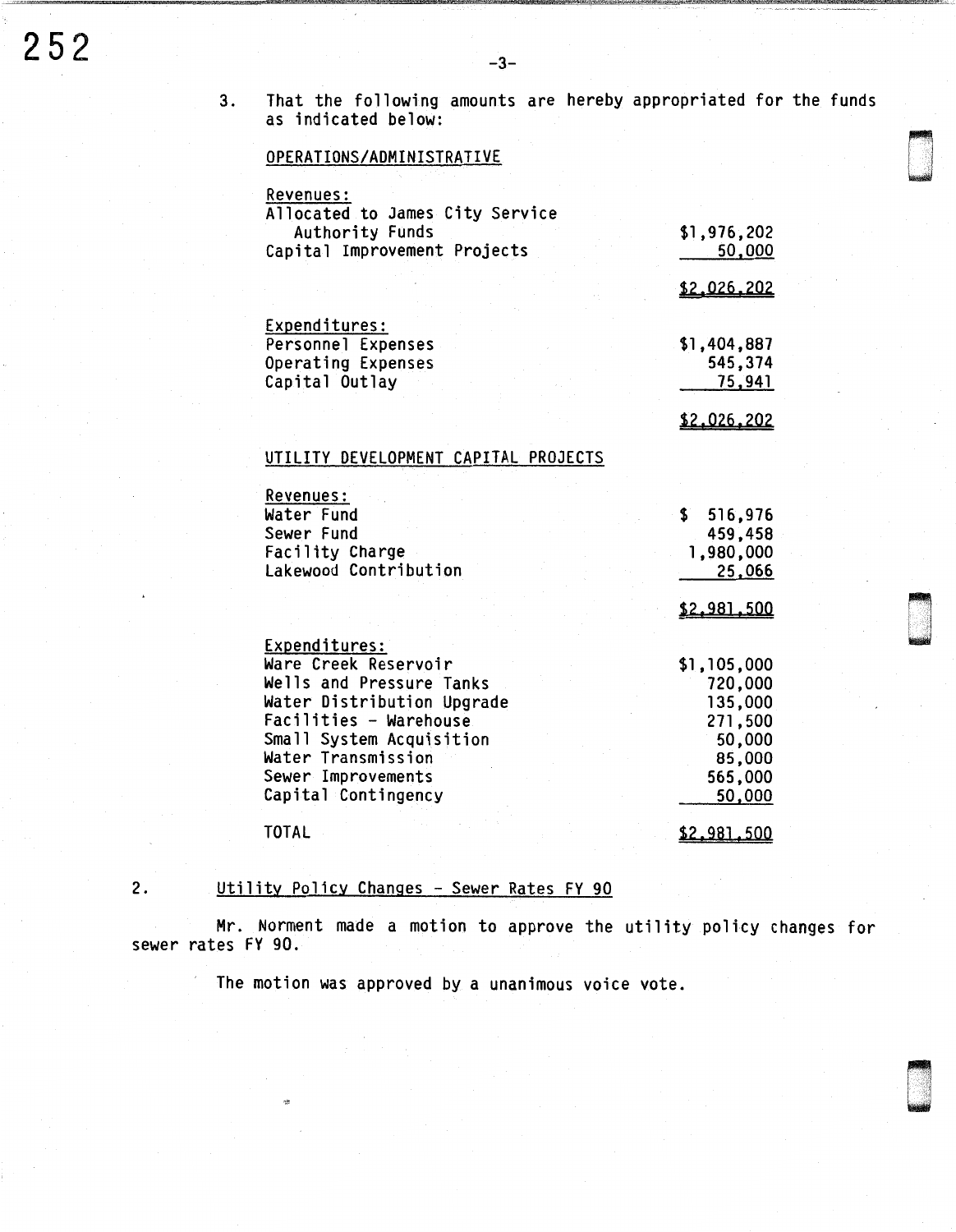# R E S 0 L U T I 0 N

 $-4-$ 

在观点的话语中的语言

# UTILITY POLICY CHANGES

# WHEREAS, the Board of Directors of the James City Service Authority has held a public hearing on certain proposed changes to the Regulations Governing Utility Service.

NOW, THEREFORE, BE IT RESOLVED the Board of Directors of the James City Service Authority, James City County, Virginia, hereby adopts the attached change to be effective for all bills mailed on or after July 1, 1989.

- 1. Set the retail service rate for sewage collection service at \$2.10 per 1,000 gallons of water consumed. Unmetered sources shall be billed on estimated usage.
- 2. Set system facility charges as follows:

Meter Size Charge

5/8 inch  $3/4$  inch<br>1 inch 1 inch \$1,500 Min. - \$1,750 Max. (See note below) \$2,500 \$4,000

Note: Residential bath with three fixtures minimum charge is \$1,500 and a charge of \$50 for each additional fixture to maximum of \$1,750.

#### BE IT FURTHER RESOLVED that

l. Discontinue grinder pump maintenance (GPM) charge of \$300.00 and maintenance service for installations after July 1, 1989.

. 정 정류.

2. Discontinue GPM for customers that did not pay \$300.00 charge and were not included in the subdivisions where grinder pump systems were dedicated to the Service Authority.

#### 3. Utility Policy Changes - Water Rates FY 90

Mr. Norment made a motion to approve the utility policy changes for water rates FY 90.

By voice, the vote was: AYE: Norment, Edwards, Mahone, DePue (4). NAY: Taylor (1).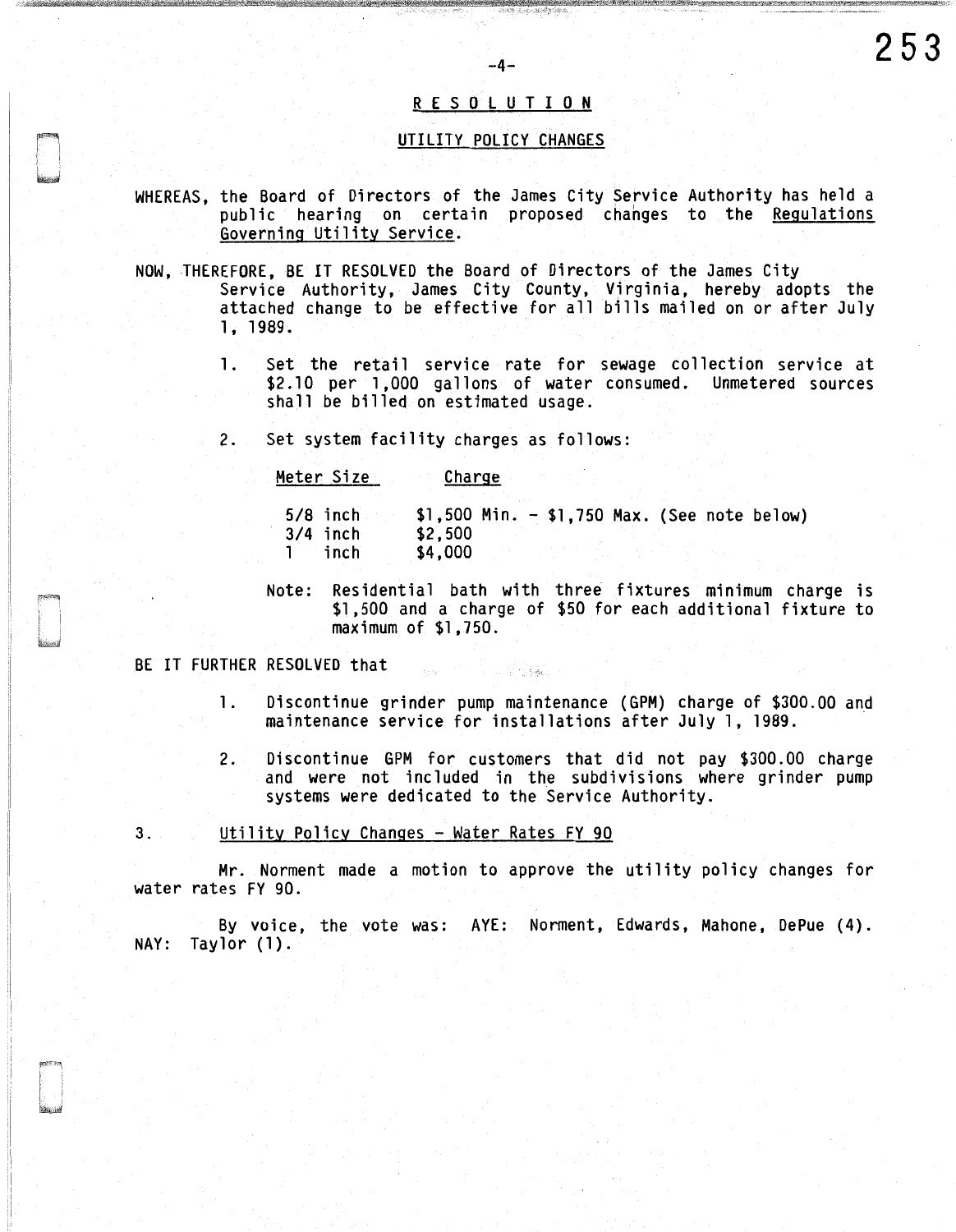# R E S 0 l U T I 0 N

# UTILITY POLICY CHANGES

- WHEREAS, the Board of Directors of the James City Service Authority has held a public hearing on certain proposed changes to the Regulations Governing Utility Service.
- NOW, THEREFORE, BE IT RESOLVED that the Board of Directors of the James City Service Authority, James City County, Virginia, hereby adopts the attached changes to be effective for all bills mailed on or after July 1, 1989.

Charge

- 1. Set the retail service rate for water service at \$2. 30 per thousand gallons (\$1.725 per hundred cubic feet).
- 2. Establish a summer conservation surcharge of \$.25 per 1,000 gallons of water consumed for the period May 1 through October 31. The purpose of the summer conservation surcharge is to install a higher price level for water consumed during high peak use periods (summer) than for low peak use periods (winter).
- 3. Set system facility charges as follows:

| 5/8 inch | $$1,500$ Min. $ $1,750$ Max. (See note below) |  |  |  |
|----------|-----------------------------------------------|--|--|--|
| 3/4 inch | \$2,500                                       |  |  |  |
| inch     | \$4,000                                       |  |  |  |

Note: Residential bath with three fixtures minimum charge is \$1,500 and a charge of \$50 for each additional fixture to maximum of \$1,750.

E. BOARD REQUESTS AND DIRECTIVES - None

Meter Size

Mr. Taylor made a motion to adjourn.

The motion was approved by a unanimous voice vote.

The Board of Directors adjourned at 6:55 p.m.

a " '

David B. Norman Secretary

0979w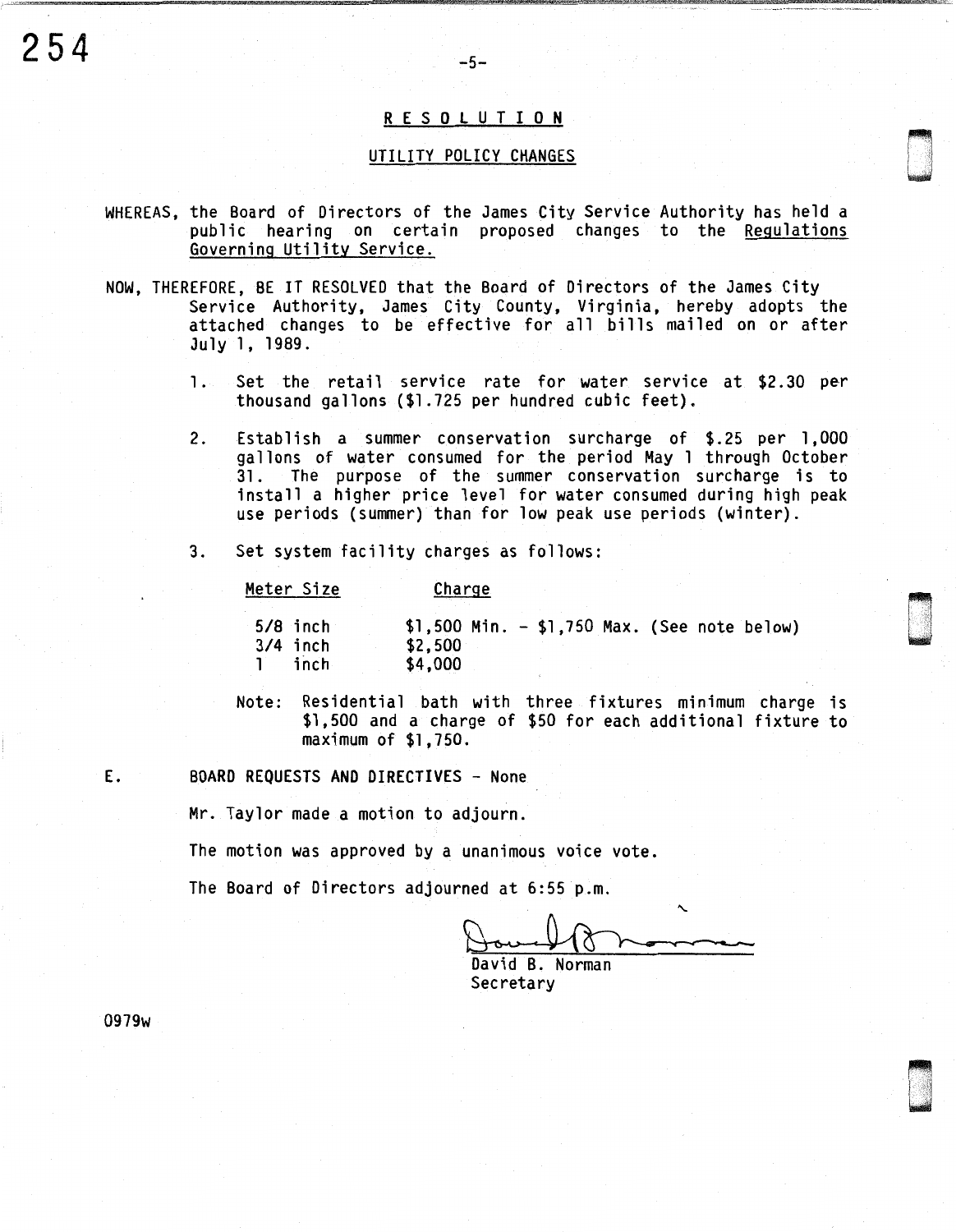AT A REGULAR MEETING OF THE BOARD OF DIRECTORS OF THE JAMES CITY SERVICE AUTHORITY, JAMES CITY COUNTY, VIRGINIA, HELO ON THE lSTH DAY OF MAY, NINETEEN HUNDRED EIGHTY-NINE, AT 1:45 P.M. IN THE COUNTY GOVERNMENT CENTER BOARD ROOM, 101 MOUNTS BAY ROAD, JAMES CITY COUNTY, VIRGINIA.

255

A. ROLL CALL

Thomas K. Norment, Jr., Chairman Jack O. Edwards, Vice-Chairman Perry M. OePue Thomas O. Mahone Stewart U. Taylor

David B. Norman, Secretary John E. McDonald, Treasurer Frank M. Morton, III, County Attorney Sanford B. Wanner, General Manager

#### B. MINUTES - May 1, 1989

minutes. Mr. Norment asked if there were corrections or additions to the

Mr. Mahone made a motion to approve the minutes as presented.

The motion was approved by a unanimous voice vote.

# C. CONSENT CALENDAR

Mr. Norment asked if any Board member wished to remove any item from the Consent Calendar.

Mr. Norment made a motion to approve the Consent Calendar.

The motion was approved by a unanimous voice vote.

1. Right-of-Way for Virginia Power Company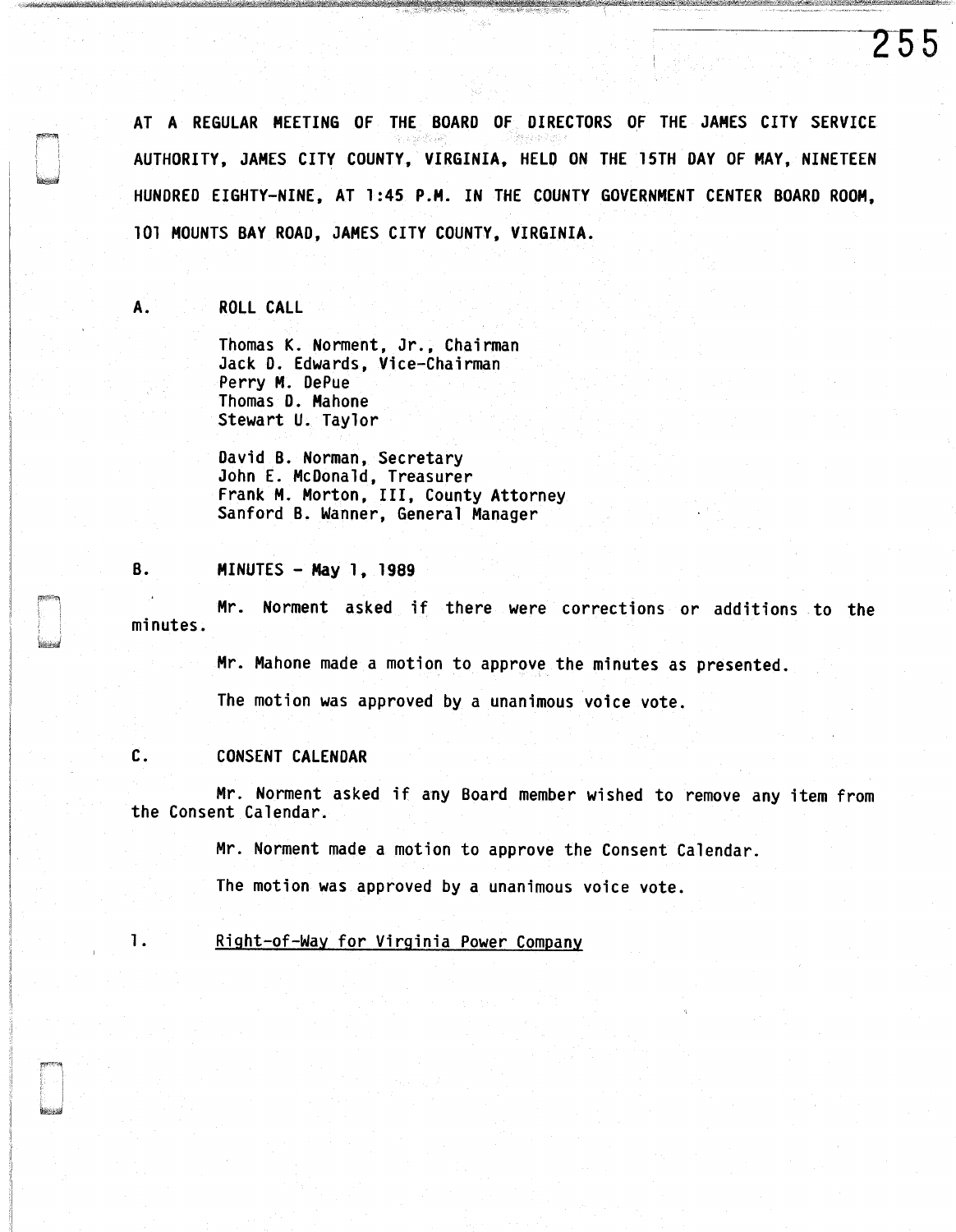# R E S 0 L U T I 0 N

 $-2-$ 

#### VIRGINIA POWER EASEMENT AT W-18

- WHEREAS, the Virginia Power Company, a Virginia Corporation, has requested a 15 foot wide by 130 foot long easement across the James City Service Authority's property, identified as James City County Tax Map Parcel  $(47-3)(5-6A)$ ; and
- WHEREAS, the granting of this easement will not interfere with the operation and maintenance of the well facilities located on the parcel.
- NOW, THEREFORE, BE IT RESOLVED by the Board of Directors of the James City Service Authority, James City County, Virginia, that the Chairman is hereby authorized and directed to execute a right-of-way agreement conveying a 15 foot by 130 foot easement to the Virginia Power Company across James City County Tax Map Parcel (47-3)(5-6A).
- 2. Water Extension Agreement for the City of Newport News Graves' Ordinary

# R E S 0 L U T I 0 N

#### CITY OF NEWPORT NEWS WATER EXTENSION AGREEMENT

0 <

- WHEREAS, Busch Properties, Inc., has prepared plans for Graves' Ordinary, a development in Kingsmill; and
- WHEREAS, the City of Newport News has prepared a water extension agreement with extension of city water mains to serve this development; and
- WHEREAS, all testing fees and inspection fees have been paid by Busch Properties, Inc.
- NOW, THEREFORE, BE IT RESOLVED that the Board of Directors of the James City Service Authority, James City County, Virginia, does hereby authorize and direct the Chairman and Secretary to execute the Newport News Water Extension Agreement on behalf of the Service Authority.
- D. BOARD CONSIDERATIONS
- 1. Award of Contract Waterworks Facilities, Phase II, Ford's Colony

Mr. Norment stated that this award of contract was for construction of a new well and pumping facility.

Mr. Norment made a motion to approve the resolution.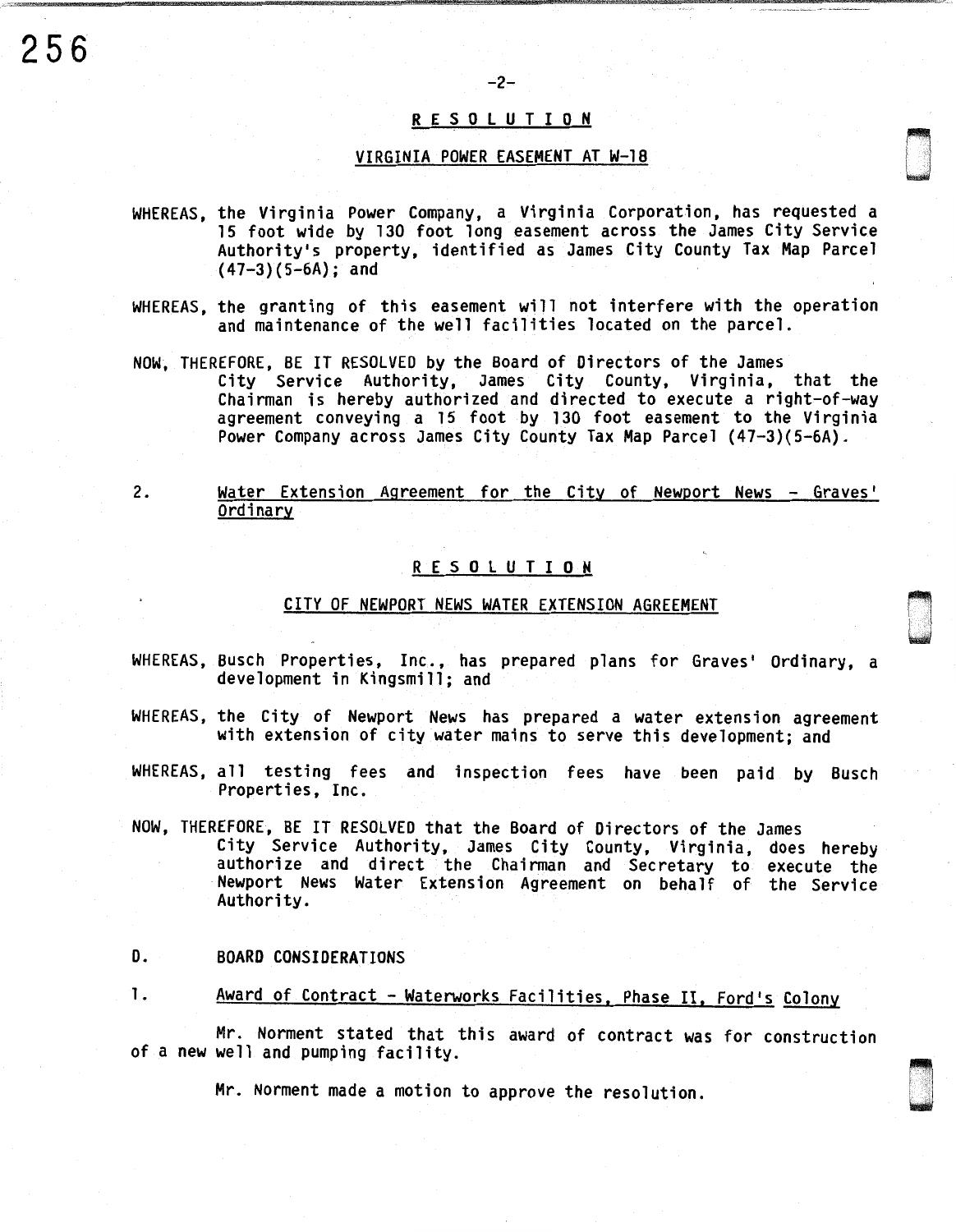Mr. Mahone voiced concern about developing a well which would affect groundwater available for individual wells in the area.

-3-

The motion was approved by a unanimous voice vote.

**2000年的高级学生** 

#### R E S 0 l U T I 0 N

#### CONTRACT FOR CONSTRUCTION OF

#### WATERWORKS FACILITIES, PHASE II, FORD'S COLONY

- WHEREAS, the James City Service Authority publicly opened bids for the Waterworks Facilities, Phase II, Ford's Colony project on May 2, 1989; and
- WHEREAS, it has been determined that the lowest responsive and responsible bid of \$247,474.00 was that submitted by Ferguson Construction Co., Inc.; and
- WHEREAS, funds are available in the James City Service Authority Capital Budget for this project.
- NOW, THEREFORE, BE IT RESOLVED that the Board of Directors of the James City Service Authority hereby approves the award of a contract for the construction of the Waterworks Facilities, Phase II, Ford's Colony project to Ferguson Construction Co., Inc., on the basis of their bid of \$247,474 and authorizes and directs the Secretary to the Board to execute a contract for this work.

#### E. BOARD REQUESTS AND DIRECTIVES

Mr. Sanford Wanner, General Manager, James City Service Authority, stated that he and Mr. Taylor would attend a Pamunkey River Study Group meeting and that a public hearing conducted by the State Water Control Board on establishing a Groundwater Management Area was scheduled for Tuesday, May 16, 2:00 p.m. in Building C Board Room.

Mr. Mahone thanked Travis Quesenberry, Terri Salnoske, and Bob Smith for their assistance in helping Ms. Holmes with her water connection.

Mr. Taylor made a motion to adjourn.

The motion was approved by a unanimous voice vote.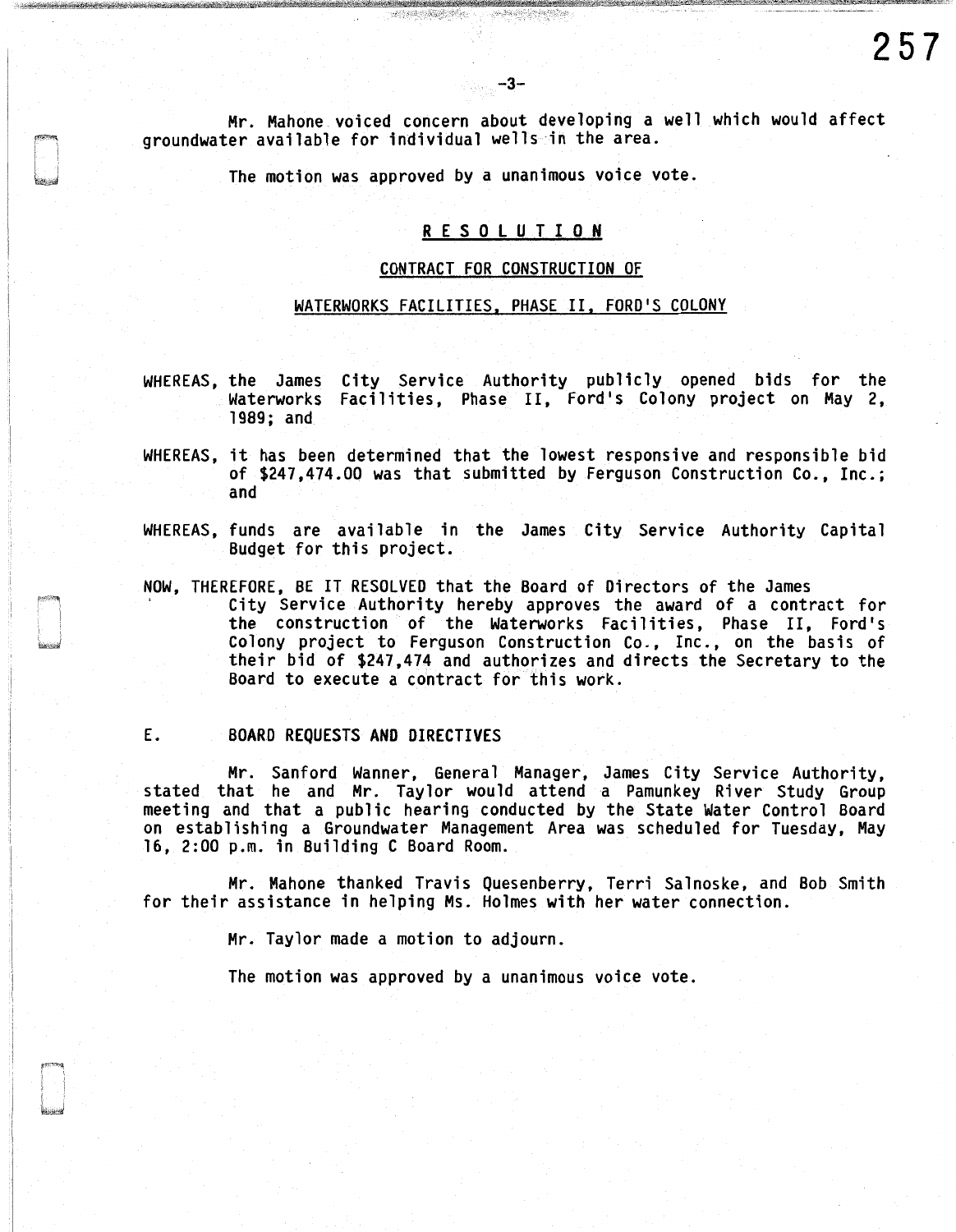The Board of Directors adjourned at 1:55 p.m.

-4-

*t*<br>
and at 1:55 p.m.<br>
<br>
<u>David B. Norman</u><br>
Secretary

 $\blacksquare$ I I w

David B. Norman<br>Secretary

lOOBw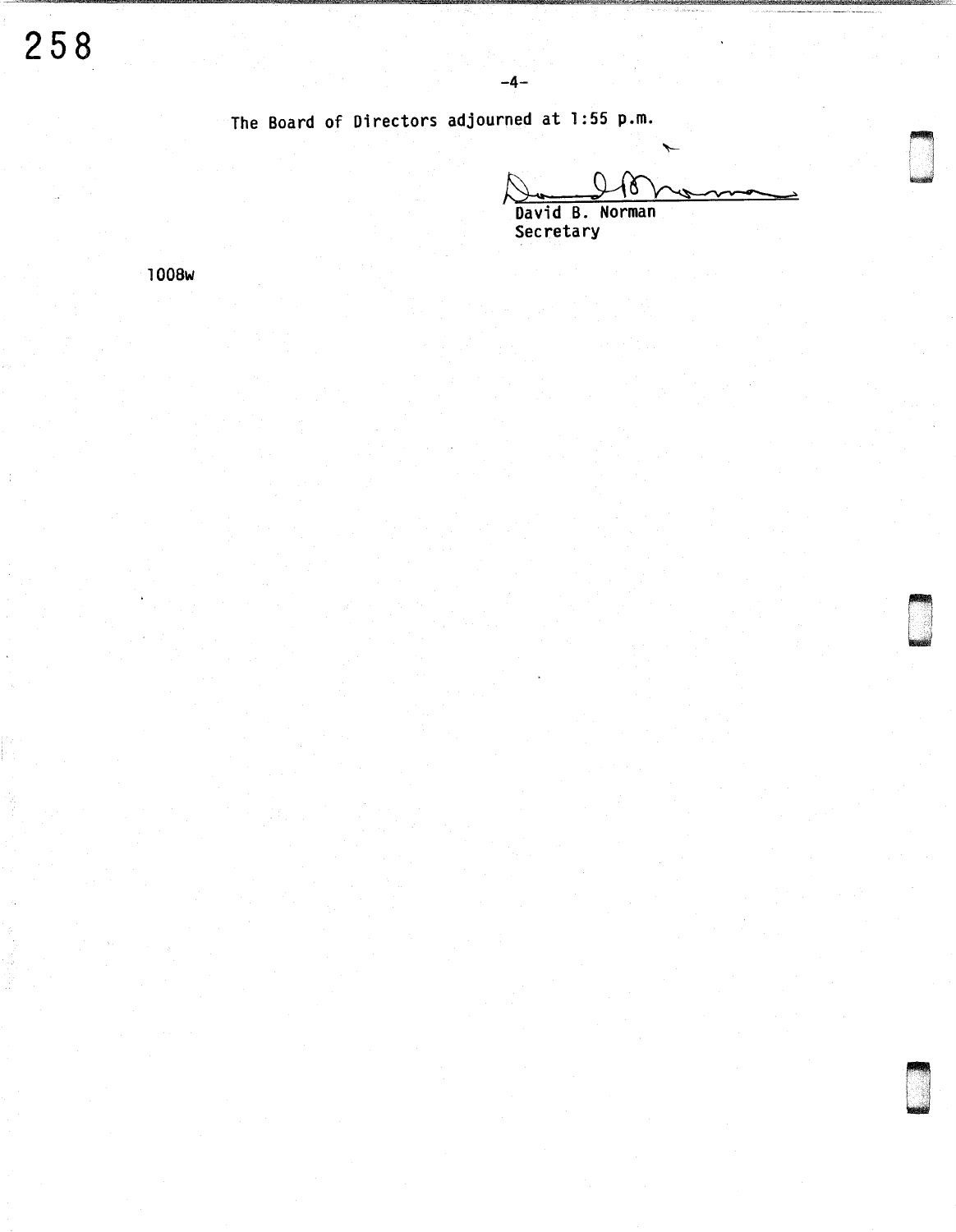Extension Agreement No. 144-FY89

Location: Graves' Ordinary Condominiums

Roberts District

James City County, Virginia

CITY OF NEWPORT NEWS, VIRGINIA DEPARTMENT OF PUBLIC UTILITIES AGREEMENT TO EXTEND WATER MAIN BY CONTRACTOR

May This Agreement, made this  $\overline{\mathcal{L} \mathcal{S}}$  day of This Agreement, made this 20 day of Municipal,<br>194, by and between the City of Newport News, a Municipal Corporation of the Commonwealth of Virginia, hereinafter referred to as "City", and James City Service Authority, hereinafter referred to as "Applicant".

WHEREAS, the Applicant has applied to the City for permission to connect to its system and extend the water main or mains to serve the premises, constructed or intended to be constructed, on the tract or plot of land as shown on the development map or plot plan attached hereto and made a part hereof, known as Graves' Ordinary Condominiums, and marked Exhibit "A"; and,

WHEREAS, the City is willing to permit connection to its system and provide retail water service to the aforementioned development.

NOW, THEREFORE, for and in consideration of the premises, and the mutual covenants and agreements herein contained the parties hereto agree as follows: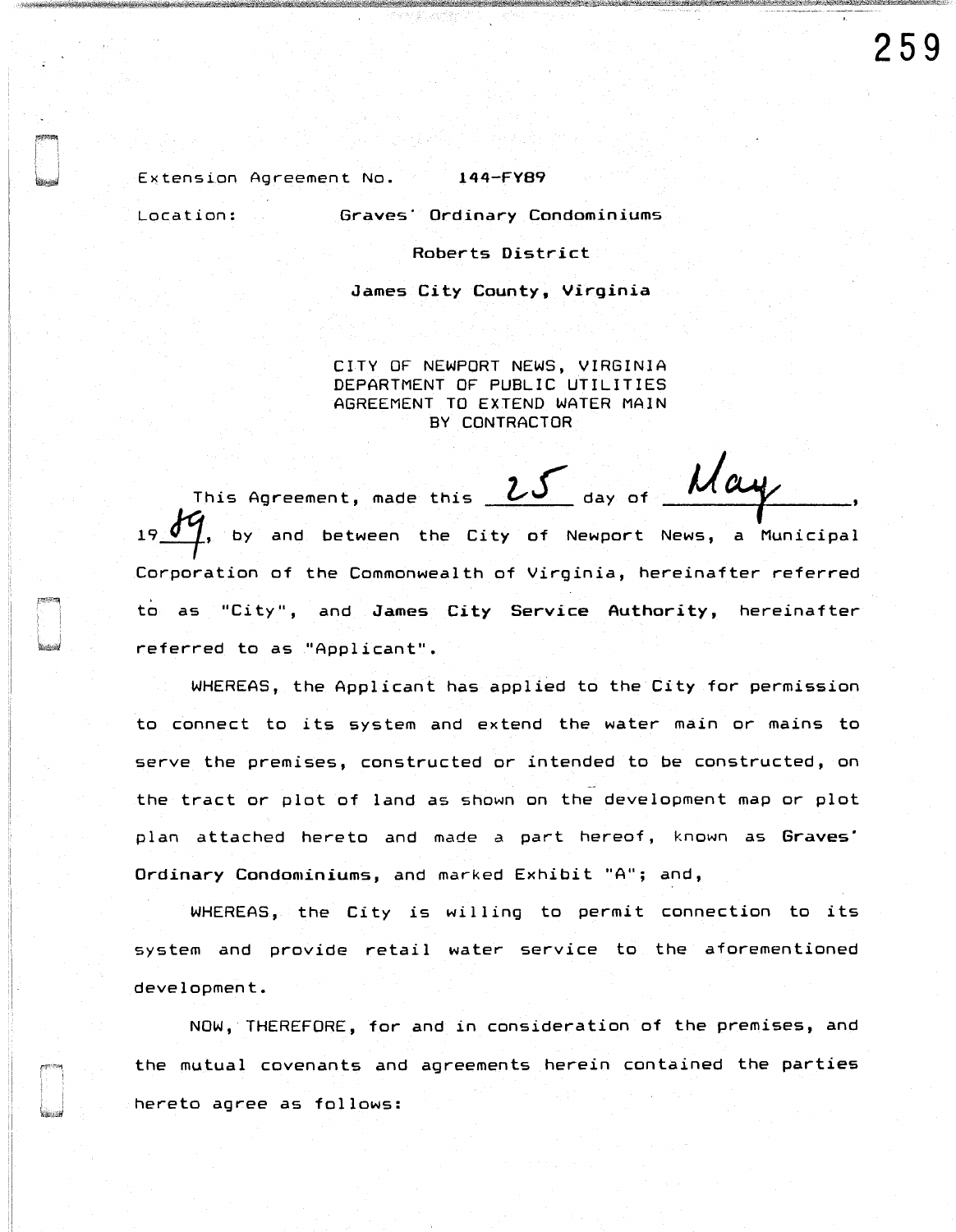#### 1. The Applicant agrees:

a. At his own sole cost and expense, to furnish all labor, tools, materials and services to install, disinfect, and tie-in water mains and appurtenances in accordance with the layout shown on Exhibit "A", and to conform to the Distribution Standards. Construction Drawings will be furnished by the City after execution of this Agreement and water pipeline work will not begin without these drawings.

b. At his own cost and expense and before final tiein, to furnish complete "as-built" drawings, a one year maintenance bond (see Exhibit "0"), manufacturer's affidavits, construction materials, and a breakdown of the total cost of the water pipeline as paid by the Applicant.

~ I **.**<br>I beginn

c. To pay the City upon execution and delivery of this  $A$ greement, the sum $\bigstar$ of Eighteen Thousand Seven Hundred Fifty Dollars, (\$18,750.00), the estimated cost of meters, service pipes, laboratory fees, easement recordation, fire hydrant rental, supervision and inspection, as shown on Exhibit "B", attached hereto. Upon completion of.this project if it is found that actual cost exceeds the estimated costs shown on Exhibit "B", then the Applicant will pay the amount over the actual cost and if the actual cost is less, then the City will refund any excess of amount paid by the Applicant.

A plus System Development Charge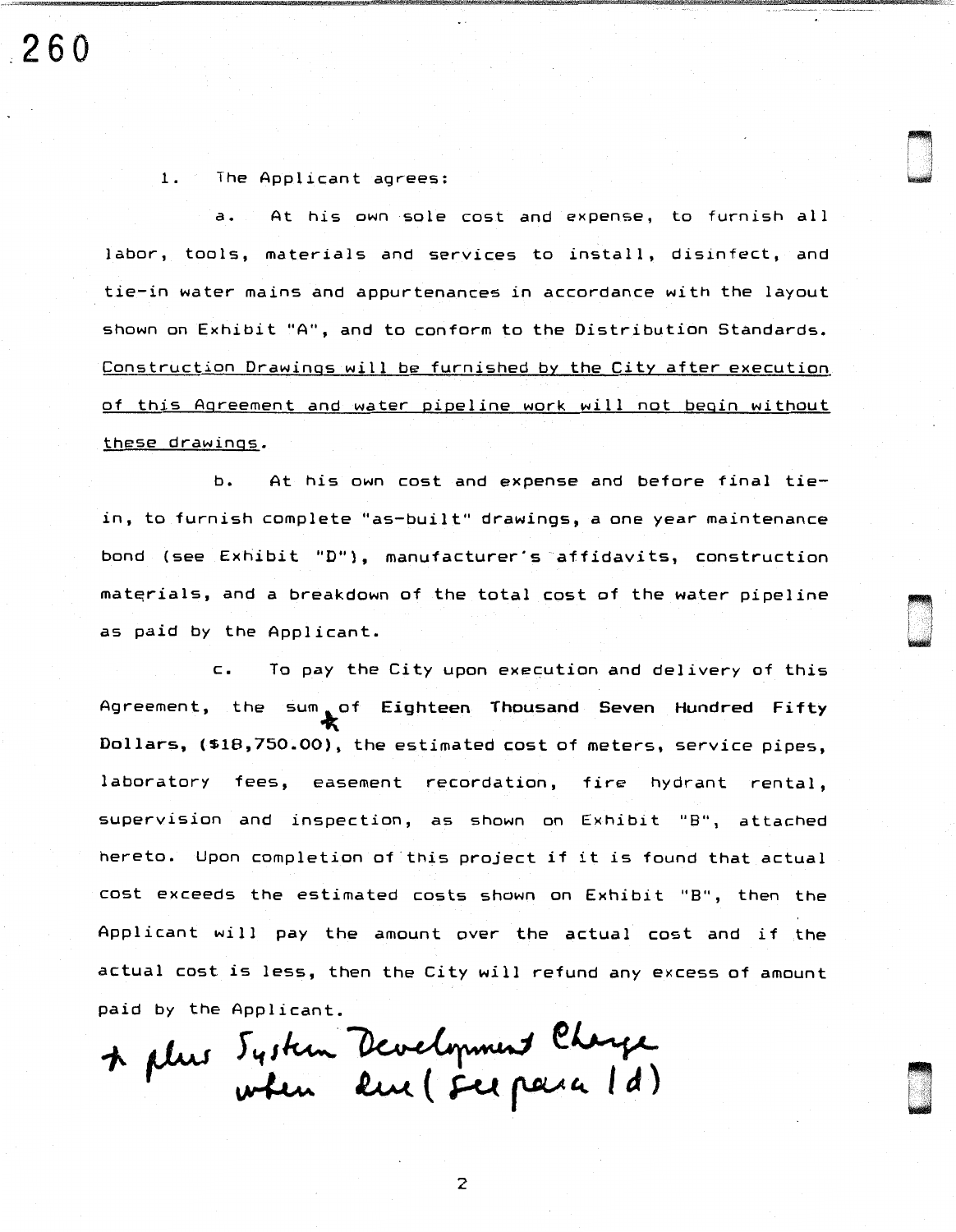d. To pay the current System Development Charge as established by ordinance *in* effect at the time of request for installation of each meter assembly when such installation is "made-ready-for" and requested by the Applicant (Estimated cost of System Development Charges are shown on Exhibit "B").

e. Wi 11 pay as required by James City County to the City the established rental charge per annum for each fire hydrant installed in the development for five years after the date of installation of all fire hydrants in the subject project.

f. To furnish, at no cost to the City, all necessary plats and easements for water mains and service laterals, reflecting the locations as installed and prepared in compliance with the standard form attached (see Exhibit "C") prior to acceptance of the water system to the existing system.

g. To furnish plat showing location of meters and provide a marker on site indicating location for meter installation on each lot or building as requireg. Site markers will be placed before the request for meter installation and before road surface material is placed on streets.

2. The City agrees, upon completion of the installation by the Applicant and compliance with the other terms of this Agreement:

*a.* Install metered services subject to current ordinance requirements as follows: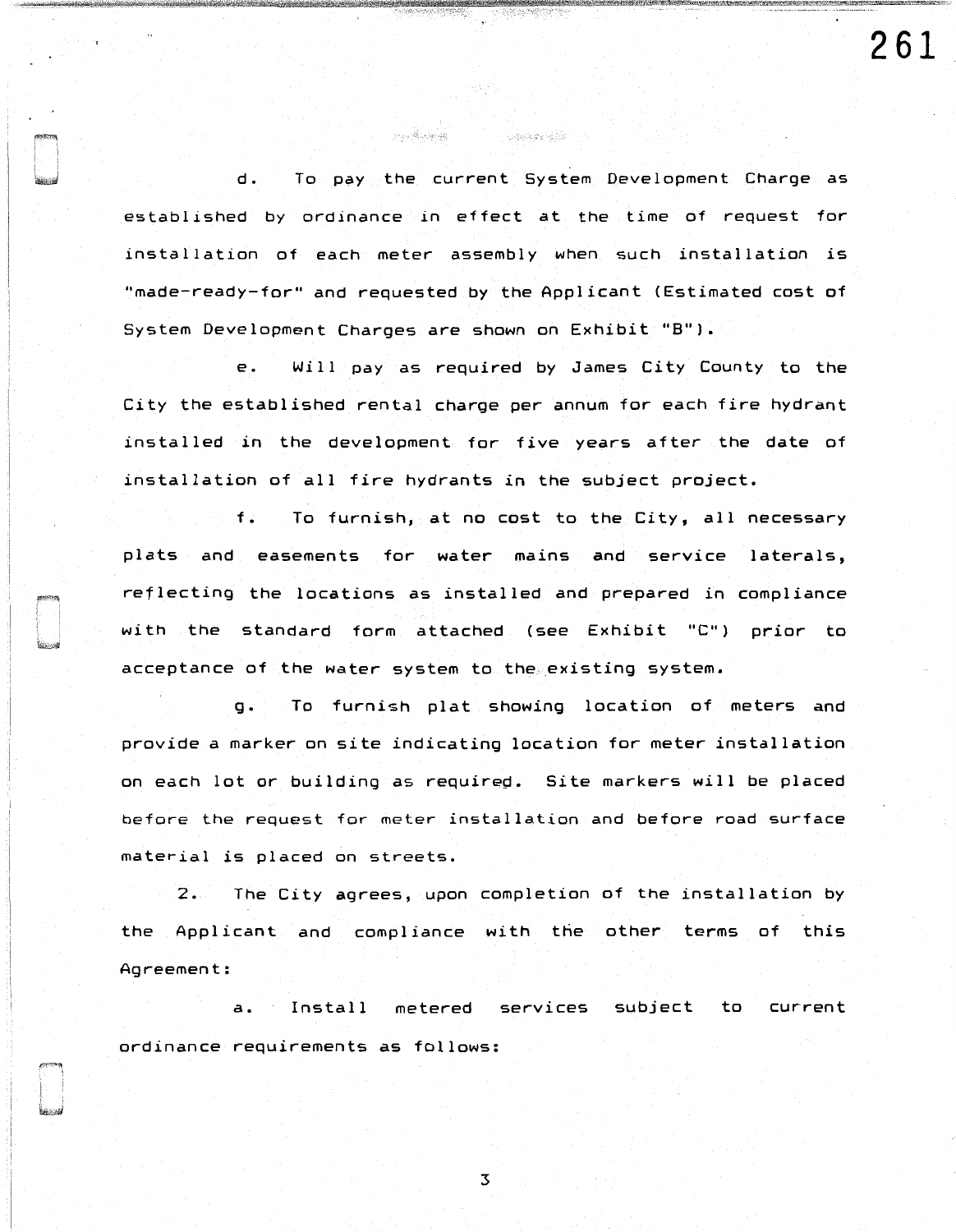2.6 2

 $\sim$  (1) Water service connection or tap must be installed for the Applicant within a period of three (3) years after the application. If, through no fault of the Department of Public Utilities, installation is not made within three (3) years from the date of application, the fees paid in connection therewith shall be forfeited.

~

~ und<br>Union

 $\lceil \cdot \rceil$ I ~ :

 $(2)$  For  $(5/8")$ ,  $(3/4")$  and  $(1")$  meter connections: a minimum of (10) service connections must be installed as a group to qualify for project service connection fee rates, all others are charged as individual service connections. For (1-1/2") and (2") meter connections: a minimum of three (3) service connections must qe installed as a group to qualify for project service connection fee rates, all others are charged as individual service connections. Also, charges for required permits and street repair costs shall be made in addition to the service connection, if required.

b. Maintain and operate the system.

c. Refund \$300.00 for each fire hydrant installed by the Applicant in accordance with Exhibit "A".

d. Refund to Applicant such amount as provided in the City Water Policy in existence on the date of this contract.

3. The Applicant and City agree: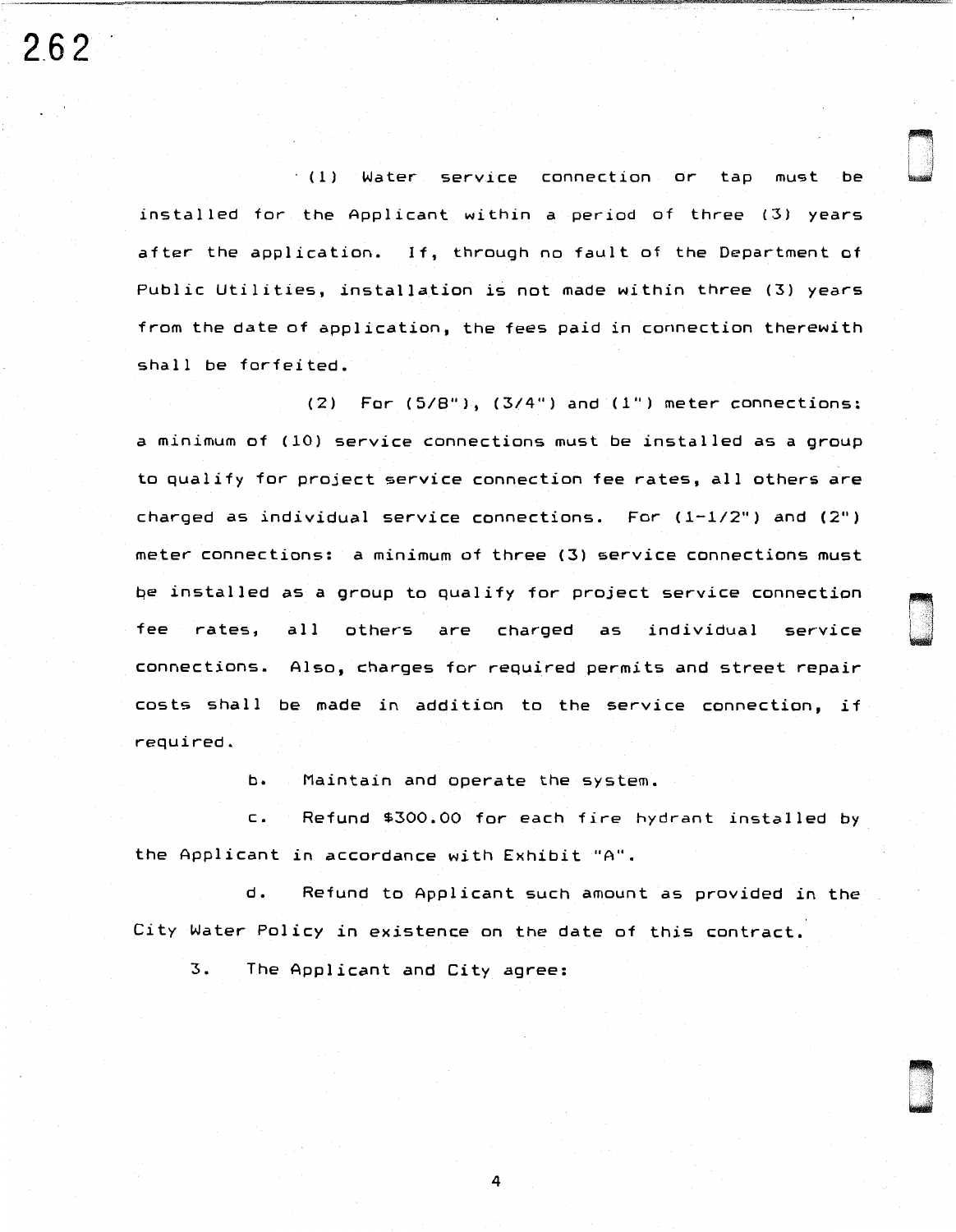a. That no work shall be started until this Agreement has been executed by the Applicant, approved by the City, and all streets and sidewalks have been brought to final subgrade with curb and gutter in place and after construction drawings have been issued by the Department of Public Utilities.

 $\label{eq:1} \mathcal{F} = \mathcal{F}_{\text{cyl}} \mathcal{F}_{\text{cyl}} \mathcal{F}_{\text{cyl}} \mathcal{F}_{\text{cyl}} \mathcal{F}_{\text{cyl}} \mathcal{F}_{\text{cyl}}$ 

a Alban Salah

b. That the City assumes no responsibility for pavement repair if services must be installed after streets are paved.

c. That the City assumes no responsibility for the settlement of the trenches for water mains after the installations are completed.

d. That the City shall have the right to make further extension of this water main extension after its completion.

e. That this Agreement shall be binding upon the respective parties, their successors and assigns.

f. That the facilities installed under this Agreement shall be the property of the City, its successors and assigns.

END OF PAGE 5

Continued on Page 6 . . . .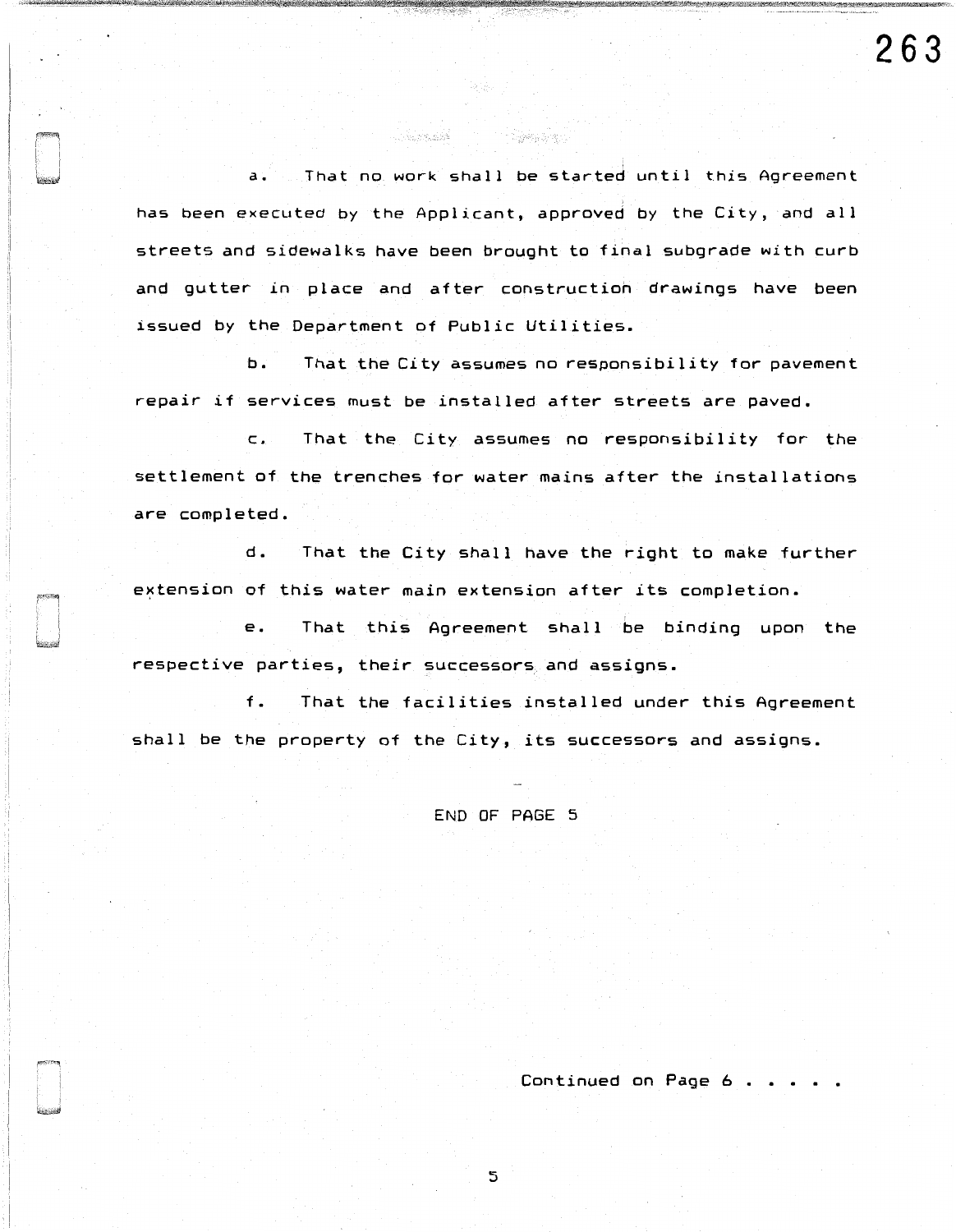2.6 4

IN WITNESS WHEREOF, the parties hereto have duly executed this Agreement as of the date first above written.

BY: CITY OF NEWPORT NEWS Director, Department

of Public Utilities

(Name of Applicant)

erenno<br>Bernard<br>Verenno

Kmae Konas K) mill<br>hairment name & tierre)<br>Board of Directors BY:

ATTEST:

(to be used only when corporation is Applicant)

If corporation, must be signed by officer having authority to execute contracts and attested and seal affixed by secretary of corporation.

PIPELINE SCHEDULING INFORMATION

Project Scheduled In Service Date

Pipeline Contractor for Project

Not pwoided at signing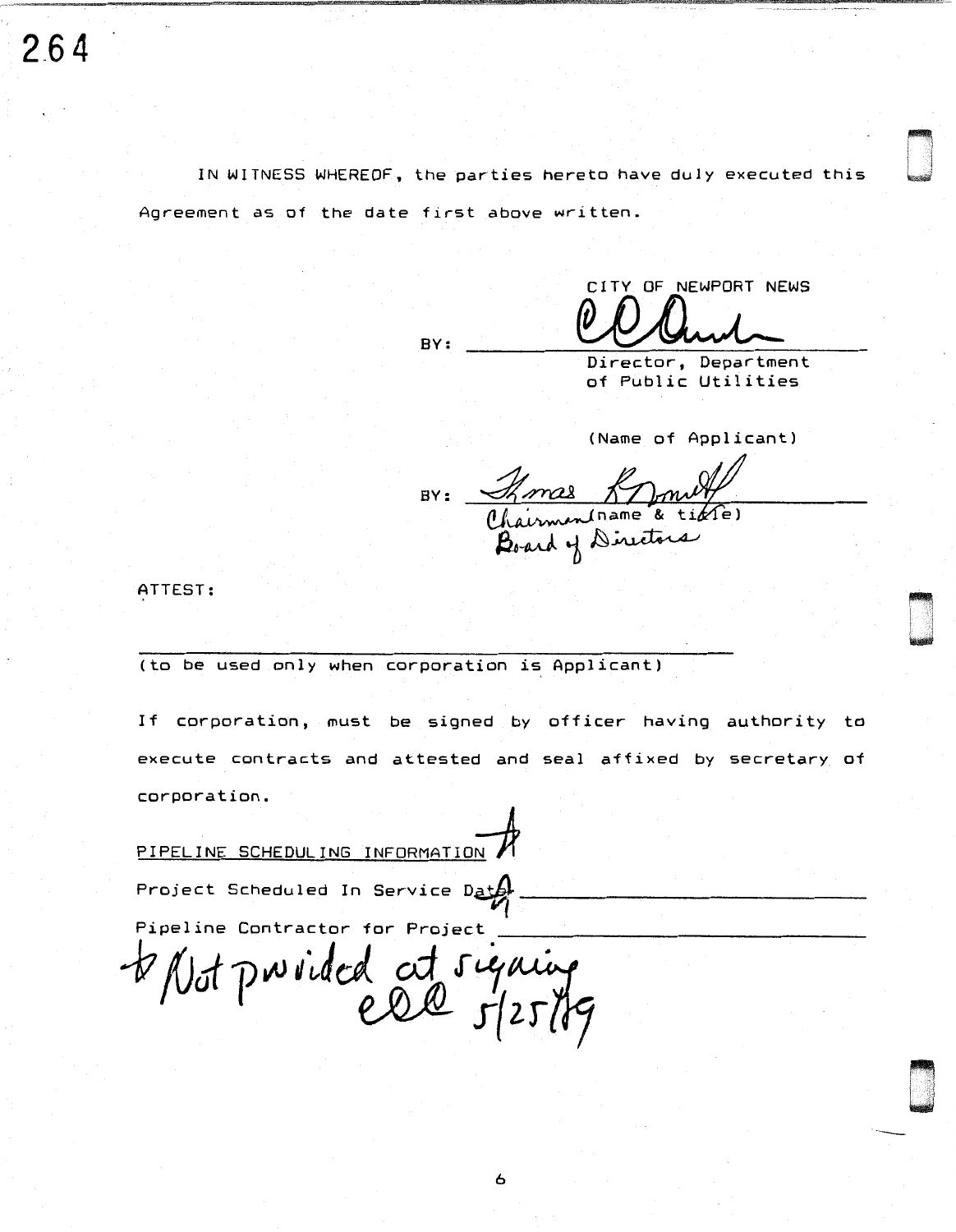#### EXHIBIT "8"

Estimated quantities of the water facilities to serve your property known as Graves· Ordinary Condominiums, as shown on plat attached and total estimated cost for the meters, service pipes, laboratory fees, easement recordation, fire hydrant rental, supervision and inspection.

PROJECT ESTIMATED PIPELINE QUANTITIES

450 feet of 8" Ductile Iron Pipe (Class 52) 18 feet of 6" Ductile Iron Pipe (Class 52) 560 feet of 4" Ductile Iron Pipe (Class 52) 1 fire hydrant 1 tie-in 2 blow-offs

PIPELINE, TIE-IN AND ABANDONMENT OF EXISTING 8" PIPELINE TO BE COMPLETED *BY* THE APPLICANT IN ACCORDANCE WITH DISTRIBUTION STANDARDS

CITY'S ESTIMATED SERVICE AND CHARGES

| $2 - 2$ " Sprinkler Services @ \$2,250.00          | \$4,500.00 |
|----------------------------------------------------|------------|
| 34 - 5/8" Meters @ \$150.00                        | 5,100.00   |
| $34$ - Service Pipes for $5/8$ " Meters @ \$230.00 | 7,820.00   |
| $1 -$ Fire Hydrant Rental @ \$160.00               | 160.00     |
| 12 - Laboratory Sample Fees @ \$11.00              | 132.00     |
| $1 -$ Easement Recording @ \$10.00                 | 10.00      |
| Supervision & Inspection                           | 1,028.00   |
|                                                    |            |

APPLICANT'S ESTIMATED CITY COST

 $$18,750.00$ 

\* plus System Developement Change El para 11